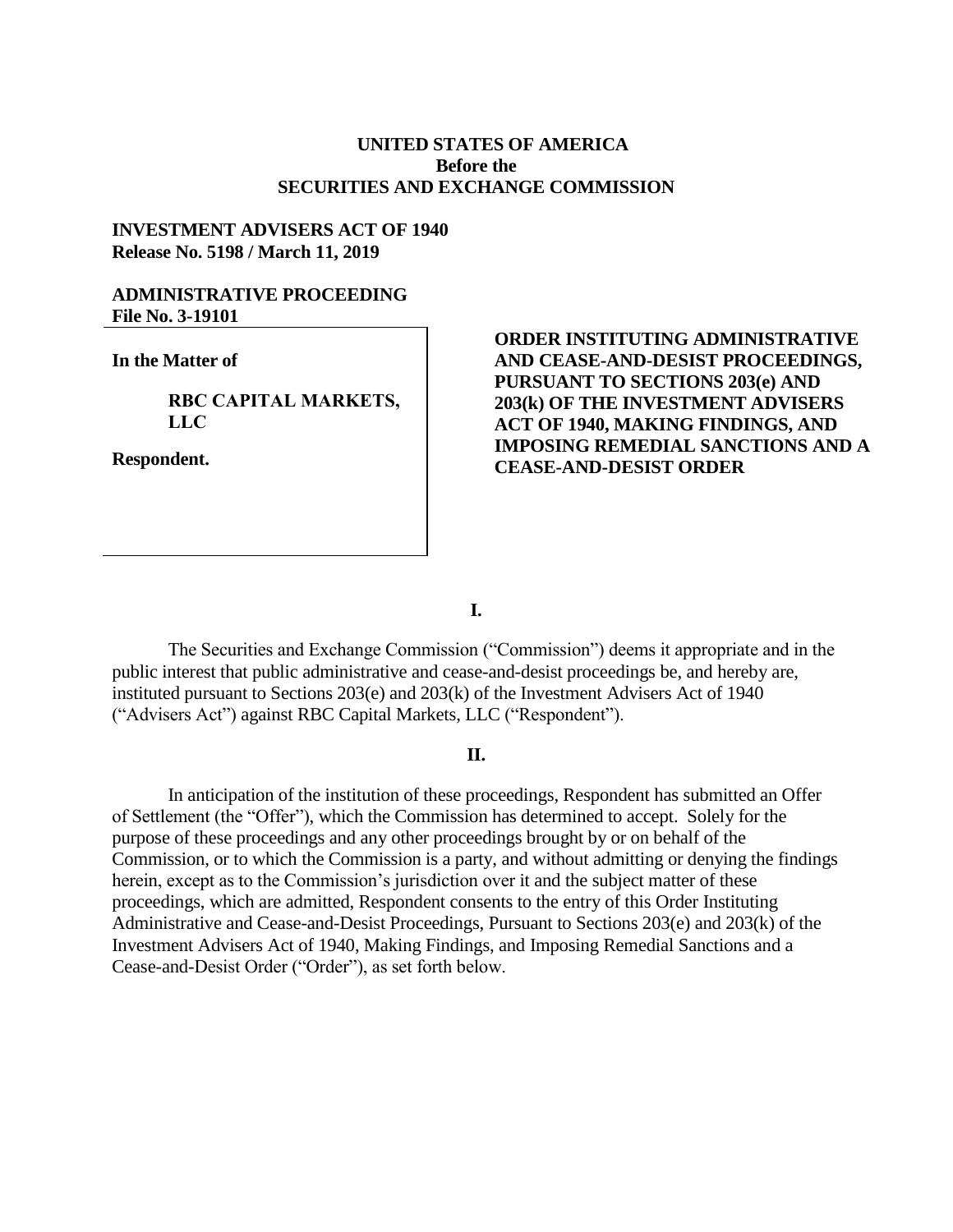## **III.**

On the basis of this Order and Respondent's Offer, the Commission finds<sup>1</sup> that

### **Summary**

1. These proceedings arise out of breaches of fiduciary duty and inadequate disclosures by registered investment adviser RBC Capital Markets, LLC in connection with its mutual fund share class selection practices and the fees it and its associated persons received pursuant to Rule 12b-1 under the Investment Company Act of 1940 ("12b-1 fees"). At times during the period January 1, 2014 to March 27, 2017 (the "Relevant Period"), Respondent purchased, recommended, or held for advisory clients mutual fund share classes that charged 12b-1 fees instead of lower-cost share classes of the same funds for which the clients were eligible. Respondent and its associated persons received 12b-1 fees in connection with these investments. Respondent failed to disclose in its Form ADV or otherwise the conflicts of interest related to (a) its receipt of 12b-1 fees, and/or (b) its selection of mutual fund share classes that pay such fees. During the Relevant Period, Respondent and its associated persons received 12b-1 fees for advising clients to invest in or hold such mutual fund share classes.

2. Respondent self-reported to the Commission the violations discussed in this Order pursuant to the Division of Enforcement's (the "Division") Share Class Selection Disclosure Initiative ("SCSD Initiative"). 2 Accordingly, this Order and Respondent's Offer are based on the information self-reported by Respondent.

# **Respondent**

3. Respondent RBC Capital Markets, LLC, incorporated in Minnesota and headquartered in New York, New York, has been dually registered with the Commission as an investment adviser and broker-dealer since June 2, 1977. In its Form ADV filed September 30, 2018, Respondent reported regulatory assets under management of approximately \$106 billion.

# **Mutual Fund Share Class Selection**

4. Mutual funds typically offer investors different types of shares or "share classes." Each share class represents an interest in the same portfolio of securities with the same investment objective. The primary difference among the share classes is the fee structure.

5. For example, some mutual fund share classes charge 12b-1 fees to cover fund distribution and sometimes shareholder service expenses. These recurring fees, which are included in a mutual fund's total annual fund operating expenses, vary by share class, but typically range

 $\overline{a}$ <sup>1</sup> The findings herein are made pursuant to Respondent's Offer of Settlement and are not binding on any other person or entity in this or any other proceeding.

<sup>2</sup> See Div. of Enforcement, U.S. Sec. & Exch. Comm'n, Share Class Selection Disclosure Initiative, https://www.sec.gov/enforce/announcement/scsd-initiative (last modified Feb. 12, 2018).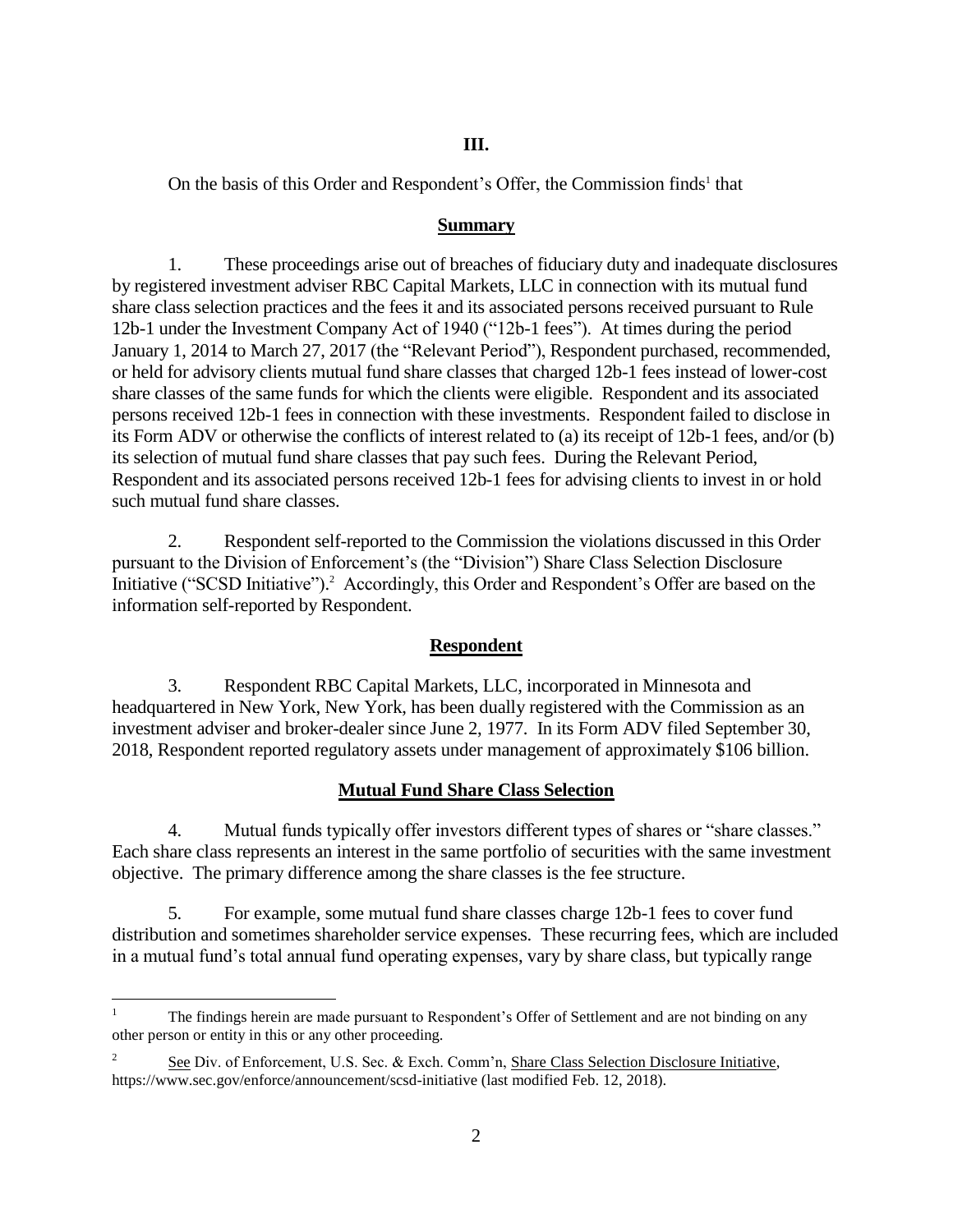from 25 to 100 basis points. They are deducted from the mutual fund's assets on an ongoing basis and paid to the fund's distributor or principal underwriter, which generally remits the 12b-1 fees to the broker-dealer that distributed or sold the shares.

6. Many mutual funds also offer share classes that do not charge 12b-1 fees (e.g., "Institutional Class" or "Class I" shares (collectively, "Class I shares")).<sup>3</sup> An investor who holds Class I shares of a mutual fund will usually pay lower total annual fund operating expenses over time – and thus will almost always earn higher returns – than one who holds a share class of the same fund that charges 12b-1 fees. Therefore, if a mutual fund offers a Class I share, and an investor is eligible to own it, it is often, though not always, better for the investor to purchase or hold the Class I share.

7. During the Relevant Period, Respondent advised clients to purchase or hold<sup>4</sup> mutual fund share classes that charged 12b-1 fees when lower-cost share classes of those same funds were available to those clients. Respondent and its associated persons received 12b-1 fees that they would not have collected had those clients been invested in the available lower-cost share classes.

### **Inadequate Disclosures Concerning Mutual Fund Investments**

8. As an investment adviser, Respondent was obligated to disclose all material facts to its clients, including any conflicts of interest between itself and/or its associated persons and its clients that could affect the advisory relationship and how those conflicts could impact advice the Respondent provided its clients. Relevant to the issue herein, Respondent was required to give its clients sufficient information so that they could understand the conflicts of interest of the Respondent and its associated persons concerning their advice about investing in the different classes of mutual funds and have a basis on which they could consent to or reject such conflicted transactions.

9. At times during the Relevant Period, Respondent did not disclose adequately to its clients either in its Forms ADV or otherwise its and its associated persons' conflicts of interest related to (a) their receipt of 12b-1 fees, and/or (b) their selection of mutual fund share classes that pay such fees.

### **Violations**

10. As a result of the conduct described above, Respondent willfully<sup>5</sup> violated Section 206(2) of the Advisers Act, which makes it unlawful for any investment adviser, directly or

<sup>&</sup>lt;sup>2</sup><br>3 Share classes that do not charge 12b-1 fees also go by a variety of other names in the mutual fund industry, such as "Class F2," "Class Y" and "Class Z" shares. As used in this Order, the term "Class I shares" refers generically to share classes that do not charge 12b-1 fees.

<sup>4</sup> In many cases, mutual funds permit certain advisory clients who hold shares in classes charging 12b-1 fees to convert those shares to Class I shares without cost or tax consequences to the client.

<sup>5</sup> A willful violation of the securities laws means merely "'that the person charged with the duty knows what he is doing.'" Wonsover v. SEC, 205 F.3d 408, 414 (D.C. Cir. 2000) (quoting Hughes v. SEC, 174 F.2d 969, 977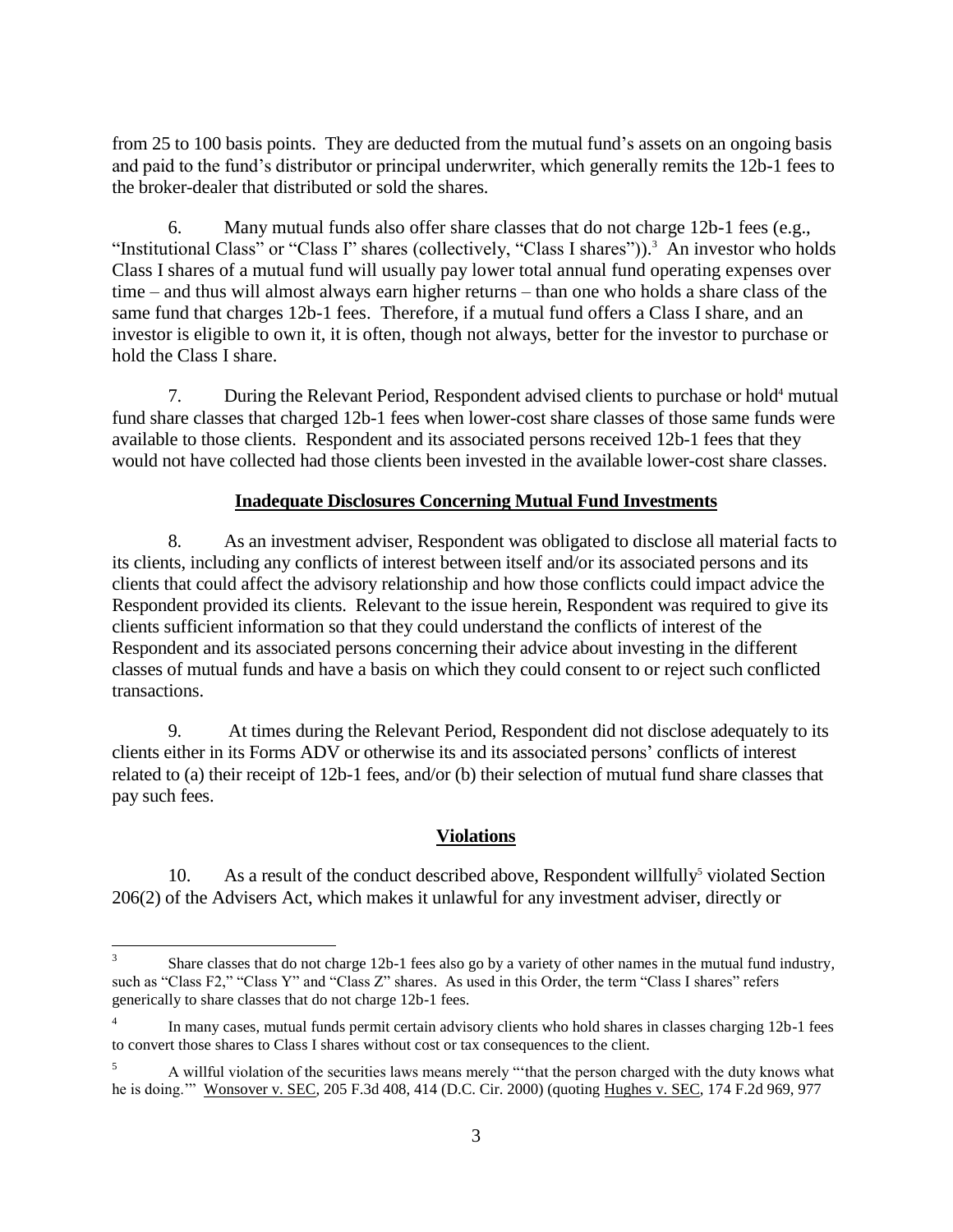indirectly, to "engage in any transaction, practice or course of business which operates as a fraud or deceit upon any client or prospective client." Scienter is not required to establish a violation of Section 206(2), but rather may rest on a finding of negligence. *SEC v. Steadman*, 967 F.2d 636, 643 n.5 (D.C. Cir. 1992) (citing *SEC v. Capital Gains Research Bureau, Inc.*, 375 U.S. 180,194-95 (1963)).

11. As a result of the conduct described above, Respondent willfully violated Section 207 of the Advisers Act, which makes it "unlawful for any person willfully to make any untrue statement of a material fact in any registration application or report filed with the Commission . . . or willfully to omit to state in any such application or report any material fact which is required to be stated therein."

### **Self-Reporting**

12. In determining to accept Respondent's offer, the Commission considered that Respondent self-reported its conduct to the Commission pursuant to the SCSD Initiative. In addition, the Commission acknowledges that Respondent has certified to the Commission staff that it has completed the undertakings identified in paragraphs 13.a, 13.b, and 13.c below.

#### **Undertakings**

13. Respondent has undertaken to:

 $\overline{a}$ 

a. Within 30 days of the entry of this Order, review and correct as necessary all relevant disclosure documents concerning mutual fund share class selection and 12b-1 fees.

b. Within 30 days of the entry of this Order, evaluate whether existing clients should be moved to a lower-cost share class and move clients as necessary.

c. Within 30 days of the entry of this Order, evaluate, update (if necessary), and review for the effectiveness of their implementation, Respondent's policies and procedures so that they are reasonably designed to prevent violations of the Advisers Act in connection with disclosures regarding mutual fund share class selection.

d. Within 30 days of the entry of this Order, notify affected investors (*i.e.*, those former and current clients who, during the Relevant Period of inadequate disclosure, purchased or held 12b-1 fee paying share class mutual funds when a lower-cost share class of the same fund was available to the client) (hereinafter, "affected investors") of the settlement terms of this Order in a clear and conspicuous fashion.

<sup>(</sup>D.C. Cir. 1949)). There is no requirement that the actor "'also be aware that he is violating one of the Rules or Acts.'" Id. (quoting Gearhart & Otis, Inc. v. SEC, 348 F.2d 798, 803 (D.C. Cir. 1965)).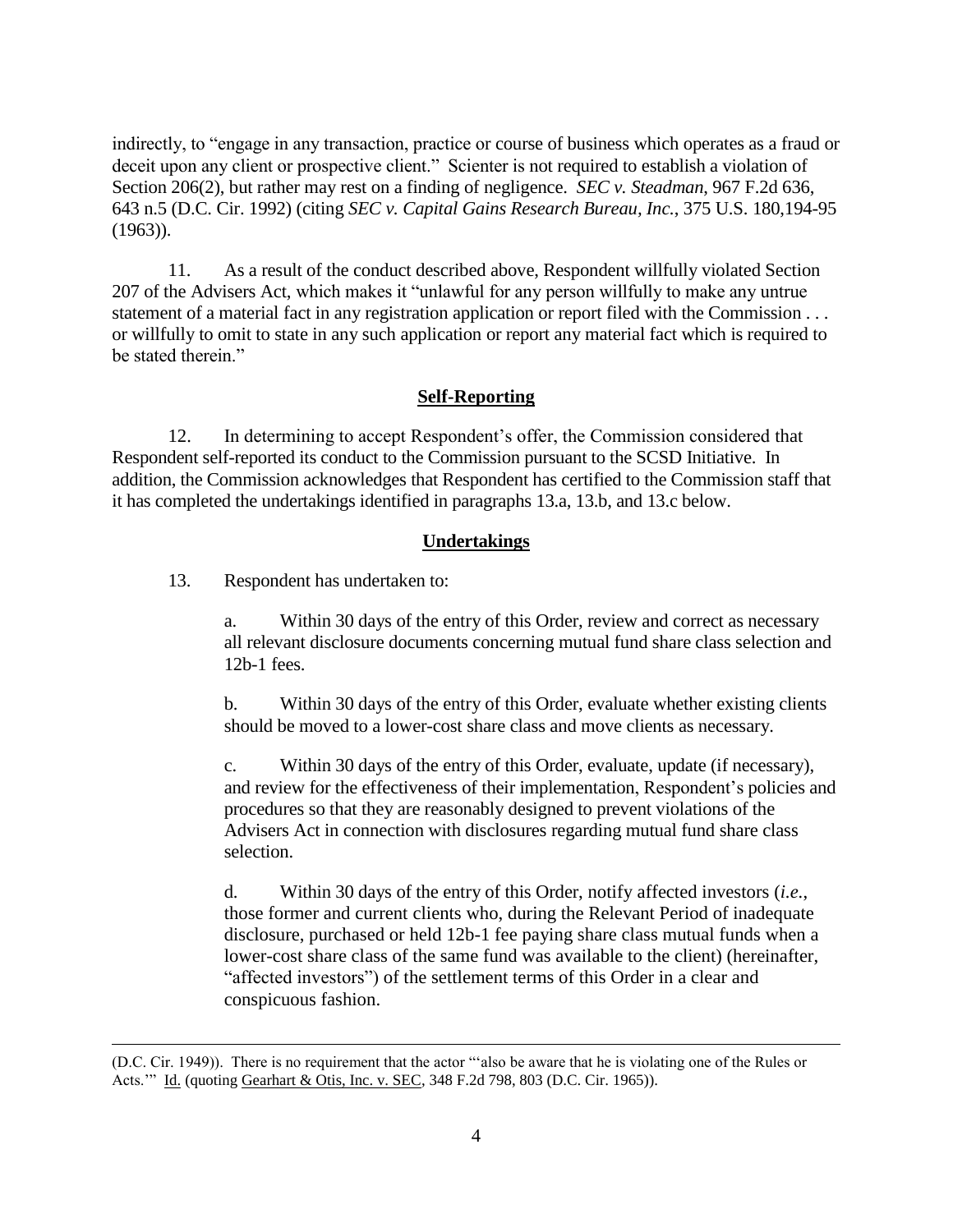e. Within 40 days of the entry of this Order, certify, in writing, compliance with the undertaking(s) ordered pursuant to Section IV.E., below. The certification shall identify the undertaking(s), provide written evidence of compliance in the form of a narrative, and be supported by exhibits sufficient to demonstrate compliance. The certification and supporting material shall be submitted to Panayiota K. Bougiamas, Assistant Regional Director, Asset Management Unit, New York Regional Office, Securities and Exchange Commission, Brookfield Place, 200 Vesey Street, Suite 400, New York, New York, 10281, or such other address as the Commission staff may provide, with a copy to the Office of Chief Counsel of the Division of Enforcement, Securities and Exchange Commission, 100 F. Street, NE, Washington, DC 20549.

f. For good cause shown, the Commission staff may extend any of the procedural dates relating to these undertakings. Deadlines for procedural dates shall be counted in calendar days, except that if the last day falls on a weekend or federal holiday, the next business day shall be considered the last day.

#### **IV.**

In view of the foregoing, the Commission deems it appropriate, and in the public interest to impose the sanctions agreed to in Respondent's Offer.

Accordingly, pursuant to Sections 203(e) and 203(k) of the Advisers Act, it is hereby ORDERED that:

A. Respondent shall cease and desist from committing or causing any violations and any future violations of Sections 206(2) and 207 of the Advisers Act.

B. Respondent is censured.

C. Respondent shall pay disgorgement and prejudgment interest to affected investors, totaling \$11,715,395.72 as follows:

> (i.) Respondent shall pay disgorgement of \$10,494,813.38 and prejudgment interest of \$1,220,581.34, consistent with the provisions of this Subsection C and subject to the offset provisions of Subsection C.(vii) below.

(ii.) Within ten (10) days of the entry of this Order, Respondent shall deposit the full amount of the disgorgement and prejudgment interest (the "Distribution Fund"), less monies already distributed to investors, into an escrow account at a financial institution not unacceptable to the Commission staff and Respondent shall provide evidence of such deposit in a form acceptable to the Commission staff. If timely deposit is not made, additional interest shall accrue pursuant to SEC Rule of Practice 600 [17 C.F.R. § 201.600].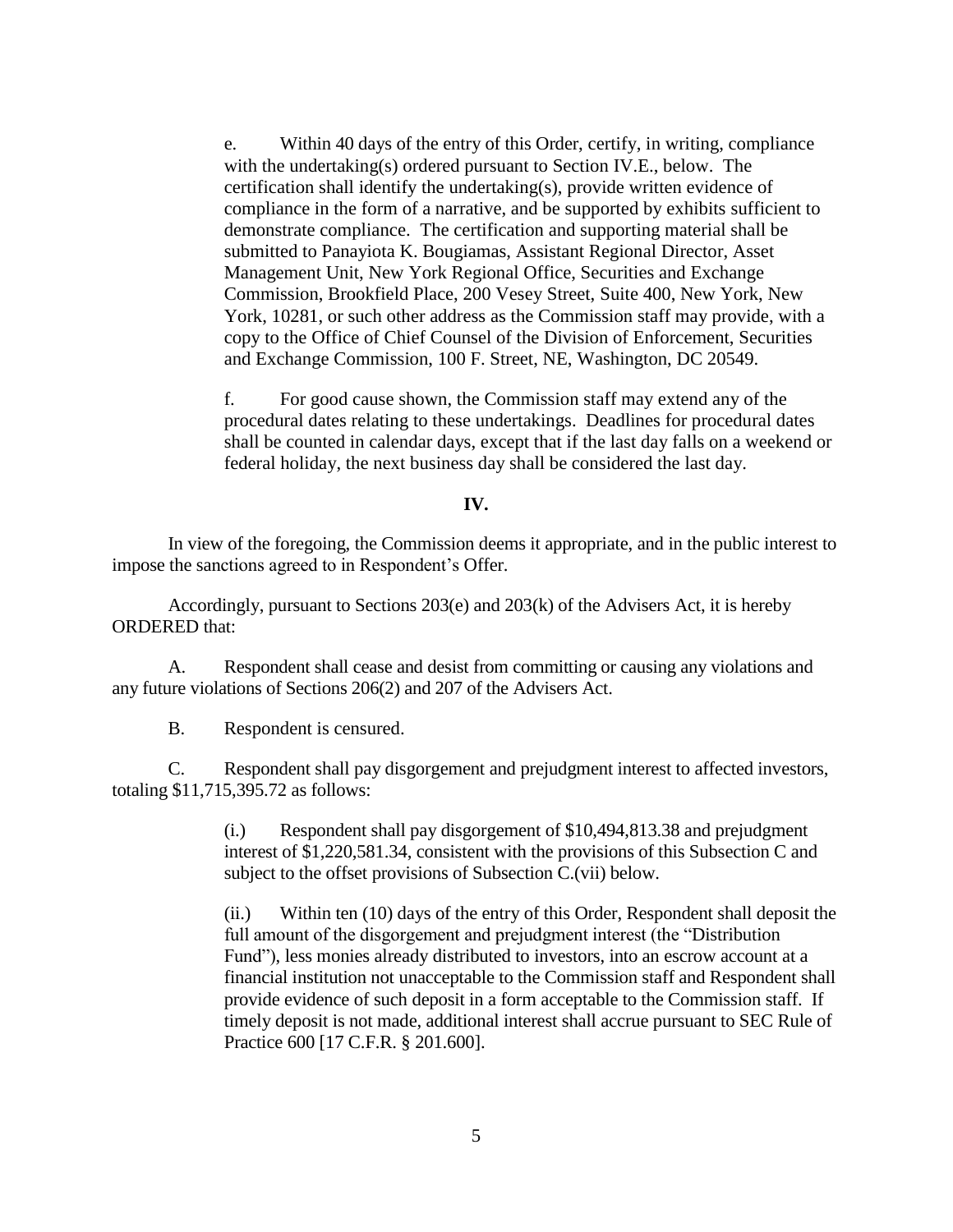(iii.) Respondent shall be responsible for administering the Distribution Fund and may hire a professional acceptable to the Commission, at its own cost, to assist it in the administration of the distribution. The costs and expenses of administering the Distribution Fund, including any such professional services, shall be borne by Respondent and shall not be paid out of the Distribution Fund.

(iv.) Respondent shall distribute the amount of the Distribution Fund to each affected investor an amount representing: (a) the 12b-1 fees attributable to the affected investor during the Relevant Period; and (b) reasonable interest paid on such fees, 6 pursuant to a disbursement calculation (the "Calculation") that will be submitted to, reviewed, and approved by the Commission staff in accordance with this Subsection C. The Calculation shall be subject to a *de minimis* threshold. No portion of the Distribution Fund shall be paid to any affected investor account in which Respondent or its past or present officers or directors have a financial interest.

(v.) Respondent shall, within ninety (90) days of the entry of this Order, submit a Calculation to the Commission staff for review and approval. Respondent shall also provide to the Commission staff such additional information and supporting documentation as the Commission staff may request for the purpose of its review. In the event of one or more objections by the Commission staff to Respondent's proposed Calculation or any of its information or supporting documentation, Respondent shall submit a revised Calculation for the review and approval of the Commission staff or additional information or supporting documentation within ten (10) days of the date that Respondent is notified of the objection. The revised Calculation shall be subject to all of the provisions of this Subsection C.

(vi.) Respondent shall, within thirty (30) days of the written approval of the Calculation by the Commission staff, submit a payment file (the "Payment File") for review and acceptance by the Commission staff demonstrating the application of the methodology to each affected investor. The Payment File should identify, at a minimum: (1) the name of each affected investor, (2) the exact amount of the payment to be made from the Distribution Fund to each affected investor, and (3) the application of a *de minimis* threshold.

(vii.) Respondent shall disburse all amounts payable to affected investors within 90 days of the date the Commission staff accepts the Payment File unless such time period is extended as provided in Paragraph (x.) of this Subsection C. The amount Respondent pays to affected investors on or after February 12, 2018, up until the lapse of 90 days following the date of staff's acceptance of the Payment File for 12b-1 fees the Respondent received during the Relevant Period, will dollar for

 $\overline{a}$ 

<sup>6</sup> Reasonable interest will be calculated at the Short-Term Applicable Federal Rate plus three percent (3%), compounded quarterly from the end of the year when Respondent and its associated persons received the 12b-1 fees to the date the Respondent completed its self-report pursuant to the SCSD Initiative.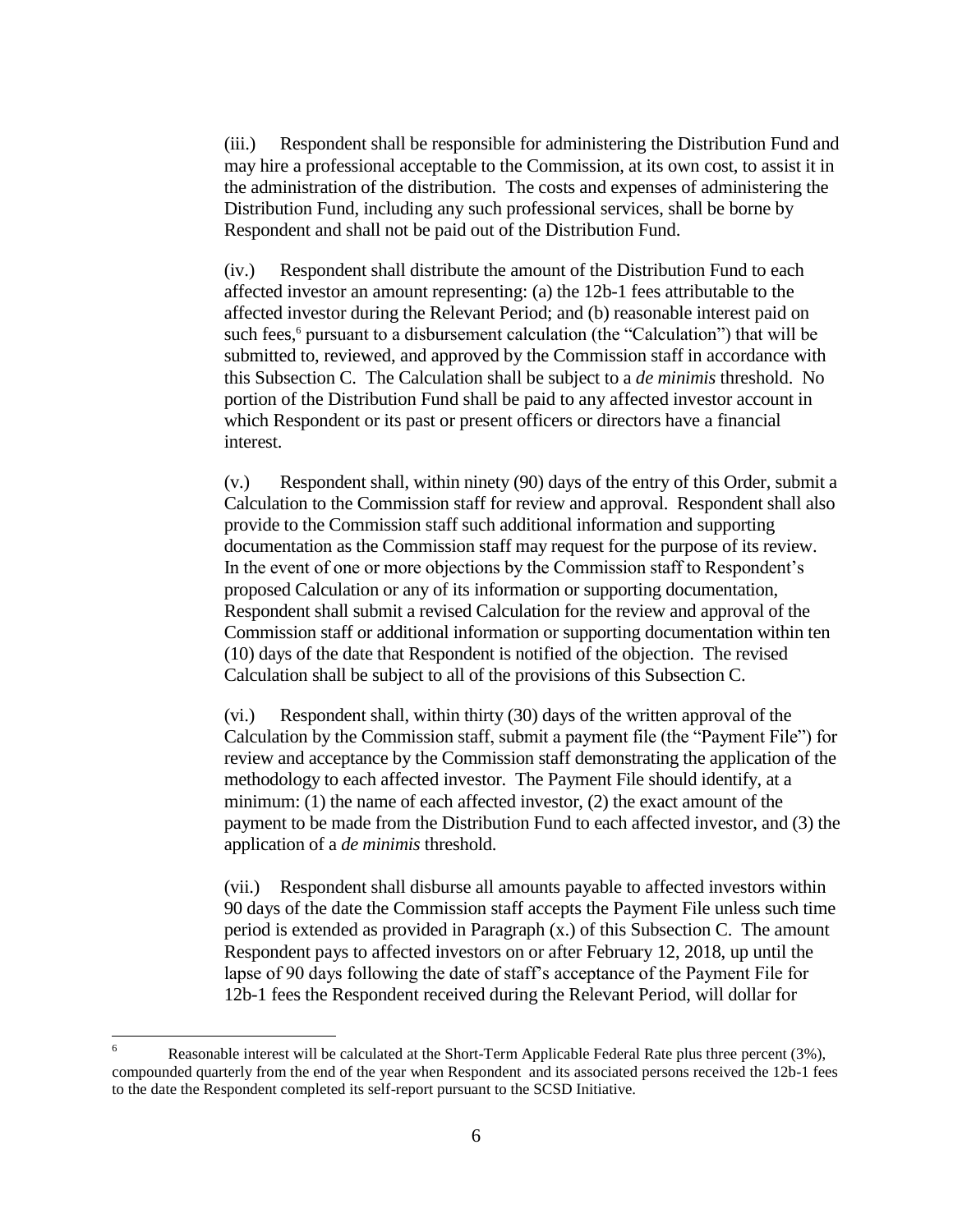dollar offset the disgorgement payable to the Commission pursuant to this Subsection C, subject to approval by Commission staff. If, after Respondent's reasonable efforts to distribute the Distribution Fund pursuant to the approved Payment File, Respondent is unable to distribute any portion of the Distribution Fund for good cause, including factors beyond Respondent's control, Respondent shall transfer any such undistributed funds to the Commission for transmittal to the United States Treasury in accordance with Section  $21F(g)(3)$  of the Securities Exchange Act of 1934 when the distribution of the funds is complete and before the final accounting provided for in Paragraph (ix.) below is submitted to Commission staff. Any such payment shall be made in accordance with Paragraph (xi.) below.

(viii.) A Distribution Fund is a Qualified Settlement Fund ("QSF") under Section 468B(g) of the Internal Revenue Code ("IRC"), 26 U.S.C. §§1.468B.1-1.468B.5. Respondent agrees to be responsible for all tax compliance responsibilities associated with distribution of the Distribution Fund, including but not limited to tax obligations resulting from the Distribution Fund's status as a QSF and the Foreign Account Tax Compliance Act ("FATCA"), and may retain any professional services necessary. The costs and expenses of any such professional services shall be borne by Respondent and shall not be paid by the Distribution Fund.

(ix.) Within 150 days after Respondent completes the distribution of all amounts payable to the affected investors, Respondent shall submit to the Commission staff a final accounting and certification of the disposition of the Distribution Fund for Commission approval. The final accounting shall be in a format to be provided by the Commission staff. The final accounting and certification shall include: (1) the amount paid to each affected investor, with reasonable interest; (2) the date of each payment; (3) the check number or other identifier of money transferred to each affected investor; (4) the amount of any returned payment and the date received; (5) a description of any effort to locate an affected investor whose payment was returned or to whom payment was not made for any reason; (6) the total amount, if any, to be forwarded to the Commission for transfer to the United States Treasury; and (7) an affirmation that Respondent has made payments from the Distribution Fund to affected investors in accordance with the Payment File approved by the Commission staff. Respondent shall submit the final accounting and certification, together with proof and supporting documentation of such payment in a form acceptable to Commission staff, under a cover letter that identifies RBC Capital Markets, LLC as the Respondent in these proceedings and the file number of these proceedings to Panayiota K. Bougiamas, Assistant Regional Director, Asset Management Unit, New York Regional Office, Securities and Exchange Commission, Brookfield Place, 200 Vesey Street, Suite 400, New York, New York, 10281, or such other address as the Commission staff may provide. Any and all supporting documentation for the accounting and certification shall be provided to the Commission staff upon request, and Respondent shall cooperate with any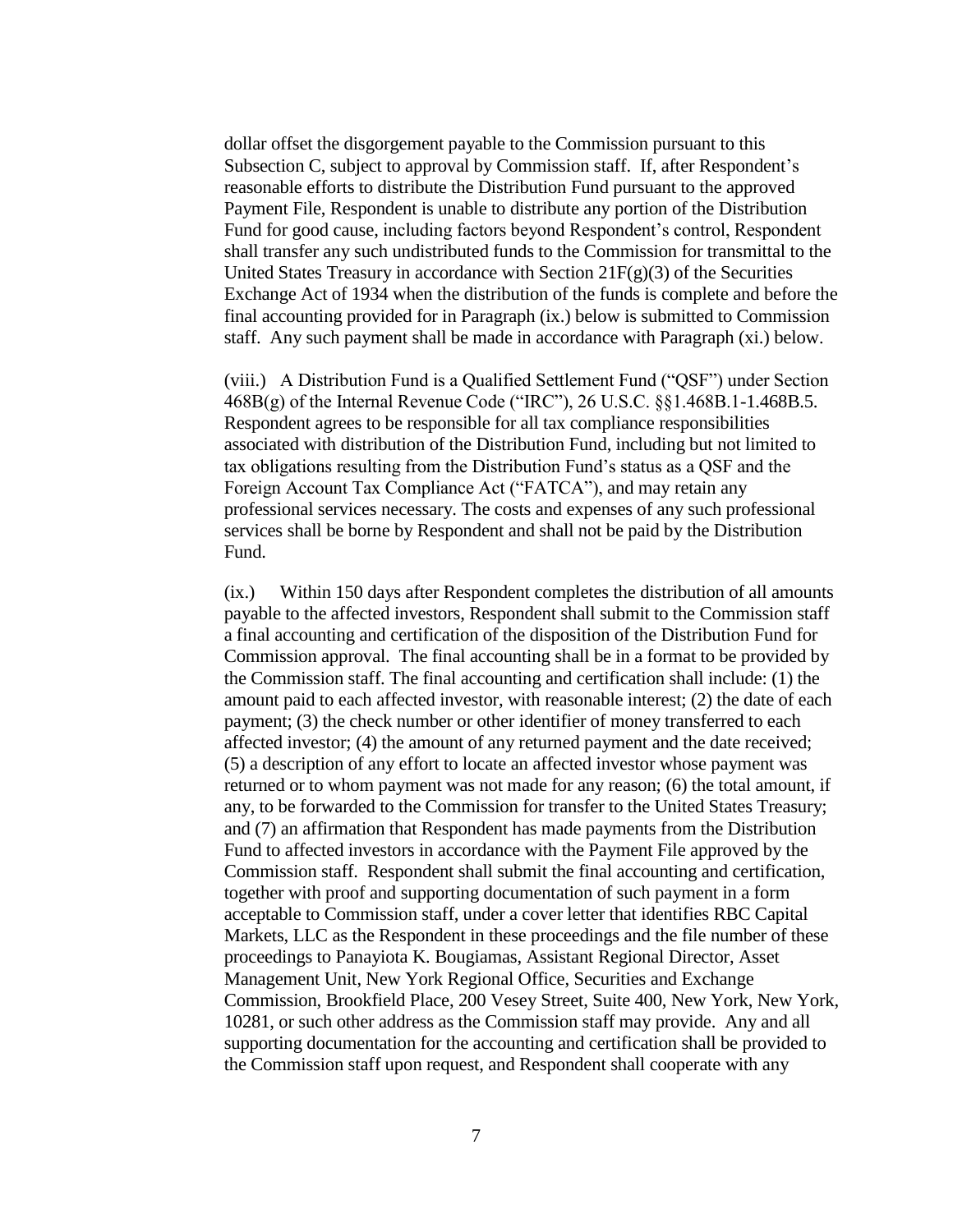additional requests by the Commission staff in connection with the accounting and certification.

(x.) The Commission staff may extend any of the procedural dates set forth in Paragraphs (ii.) through (ix.) of this Subsection C for good cause shown. Deadlines for dates relating to the Distribution Fund shall be counted in calendar days, except if the last day falls on a weekend or federal holiday, the next business day shall be considered the last day.

(xi.) Respondent's transfer of any undistributed funds to the Commission for transmittal to the United States Treasury must be made in one of the following ways:

(a) Respondent may transmit payment electronically to the Commission, which will provide detailed ACH transfer/Fedwire instructions upon request;

(b) Respondent may make direct payment from a bank account via Pay.gov through the SEC website at [http://www.sec.gov/about/offices/ofm.htm;](http://www.sec.gov/about/offices/ofm.htm) or

(c) Respondent may pay by certified check, bank cashier's check, or United States postal money order, made payable to the Securities and Exchange Commission and hand-delivered or mailed to:

Enterprise Services Center Accounts Receivable Branch HQ Bldg., Room 181, AMZ-341 6500 South MacArthur Boulevard Oklahoma City, OK 73169

Payments by check or money order must be accompanied by a cover letter identifying Respondent as a Respondent in these proceedings, and the file number of these proceedings; a copy of the cover letter and check or money order must be sent to Panayiota K. Bougiamas, Assistant Regional Director, Asset Management Unit, New York Regional Office, Securities and Exchange Commission, Brookfield Place, 200 Vesey Street, Suite 400, New York, New York, 10281, or such other address as the Commission staff may provide.

D. Respondent acknowledges that the Commission is not imposing a civil penalty based upon Respondent's self-report in the SCSD Initiative. If at any time following the entry of this Order, the Division obtains information indicating that Respondent knowingly provided materially false or misleading information or materials to the Commission, or in a related proceeding, the Division may, at its sole discretion and with prior notice to the Respondent, petition the Commission to reopen this matter and seek an order directing that the Respondent pay a civil money penalty. Respondent may contest by way of defense in any resulting administrative proceeding whether it knowingly provided materially false or misleading information, but may not: